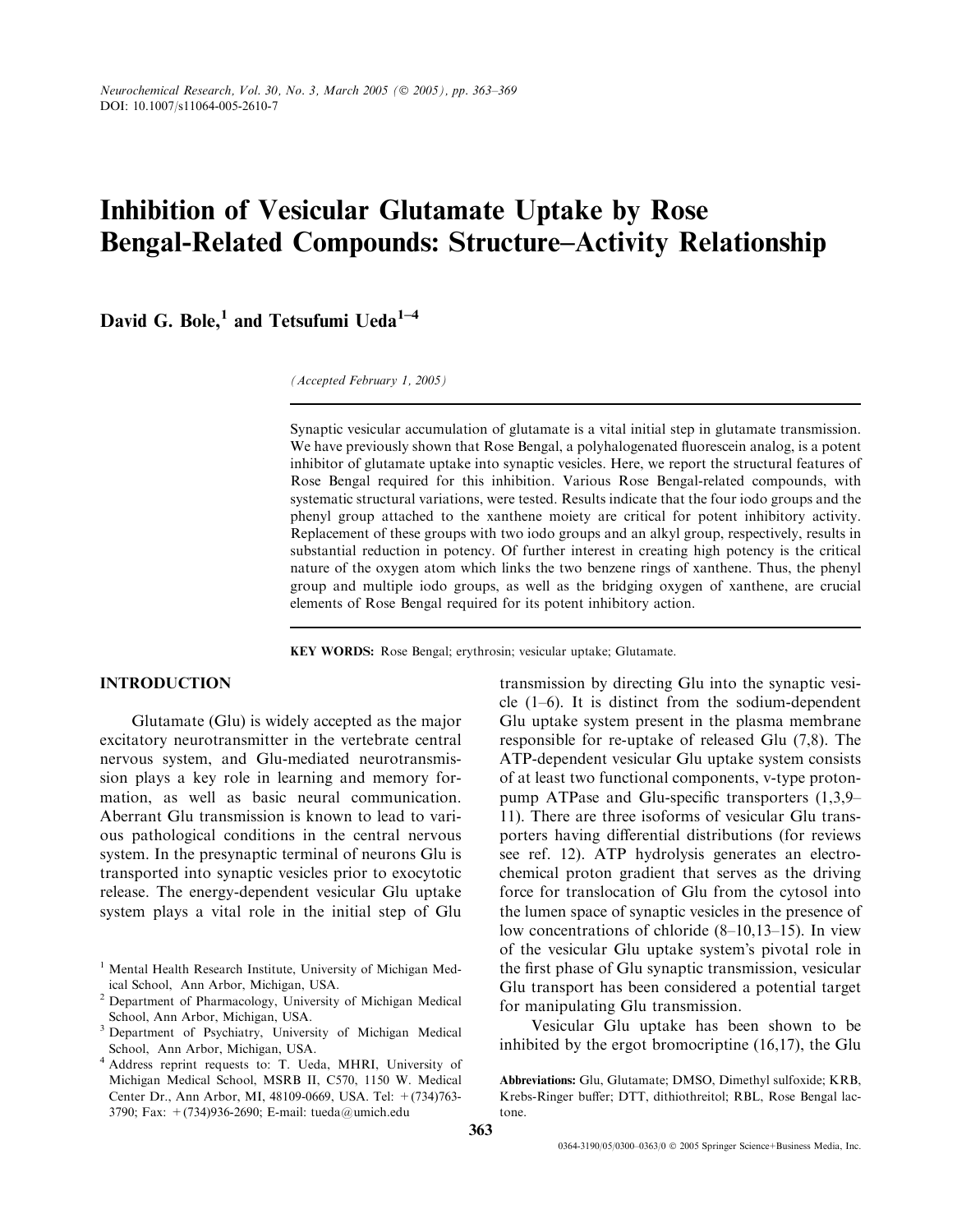analog trans-1-aminocyclopentane-1,3-dicarboxylate (18,19), the highly charged anionic dyes Trypan Blue and Chicago Blue (20), as well as an endogenous inhibitory protein factor (21). Carrigan et al. have synthesized various derivatives of quinoline-2,4 dicarboxylic acid and showed that they act as competitive inhibitors of vesicular Glu uptake (22,23). Most of these agents are, however, membrane-impermeant, except for bromocriptine. Recently, the polyhalogenated fluorescein derivative Rose Bengal has been found to be a potent inhibitor of Glu uptake into isolated synaptic vesicles (24). The high potency of Rose Bengal has raised the possibility that it might serve as a prototype xenobiotic regulatory agent which could alter vesicular Glu storage and Glu synaptic transmission. In an effort to identify the pharmacophore of Rose Bengal, we have here studied the structure–activity relationship of certain fluorescein derivatives in inhibiting vesicular Glu uptake.

#### EXPERIMENTAL PROCEDURE

Fluorescein-related test compounds listed in Table I were purchased from Sigma-Aldrich (St. Louis, MO) unless otherwise noted. Stock solutions of each compound were first prepared to a concentration of 10 mM (DMSO) based on weight, and adjusted by dilution to 5 mM, after concentration was determined by spectrophotometry based upon the following molar extinction coefficients:  $96,100 \text{ M}^{-1} \text{ cm}^{-1}$  at 549 nm (Rose Bengal) in 1%  $Na<sub>2</sub>CO<sub>3</sub>$ ; 99,400  $M^{-1}cm^{-1}$  at 558 nm (Rose Bengal lactone) in methanol; 83,100  $M^{-1}$  cm<sup>-1</sup> at 526 nm (Erythrosin B) in 1% Na<sub>2</sub>CO<sub>3</sub>; 108,000 M<sup>-1</sup> cm<sup>-1</sup> at 530 nm (Erythrosin B lactone) in methanol; 84,200 M<sup>-1</sup> cm<sup>-1</sup> at 538 nm (Erythrosin B isothiocyanate lactone) in methanol; 84,000  $M^{-1}$  cm<sup>-1</sup> at 517 nm (Eosin Y) in 1% Na<sub>2</sub>CO<sub>3</sub>; 107,000 M<sup>-1</sup> cm<sup>-1</sup> at 523 nm (Eosin Y lactone) in methanol; 52,900  $M^{-1}$  cm<sup>-1</sup> at 517 nm (Eosin B) in 1% Na<sub>2</sub>CO<sub>3</sub>; 89,609 M<sup>-1</sup> cm<sup>-1</sup> at 520 nm (methyl Eosin) in 1% Na<sub>2</sub>CO<sub>3</sub>; 270,600 M<sup>-1</sup> cm<sup>-1</sup> at 533 nm (ethyl Eosin) in 1% Na<sub>2</sub>CO<sub>3</sub>; 13,200  $M^{-1}$  cm<sup>-1</sup> at 518 nm (Eosin B lactone) in 0.1 M NaOH; 145,100  $M^{-1}$  cm<sup>-1</sup> at 512 nm (2',7'-dichlorofluorescein lactone) in ethanol plus 1 drop of 1 M NaOH; 57,300  $M^{-1}$  cm<sup>-1</sup> at 516 nm (diiodofluorescein) in methanol plus 1 drop of 1 M NaOH; 104,983 M<sup>-1</sup> cm<sup>-1</sup> at 548 nm (Phloxine B) in 50% ethanol plus 1% Na<sub>2</sub>CO<sub>3</sub>; 24,428 M<sup>-1</sup> cm<sup>-1</sup> at 518 nm (tetrachlorofluorescein) in methanol plus 1 drop of 1 M NaOH. Methyl Rose Bengal, benzyl Rose Bengal, decarboxylated Rose Bengal, and 2,3,5,7-tetraiiodosuccinylfluorescein were the generous gift of Dr. F. Amat-Guerri, Consejo Superior de Investigaciones Cientificas, Instituto de Quimica Organica General, Madrid, Spain (25,26) and prepared as 5 mM stocks; the concentration of these compounds was determined based upon weight.

#### Preparation of Synaptic Vesicles from Rat Brain

Frozen brains from Sprague–Dawley rats (body weight  $\sim$ 150 g) were purchased from Pel-Freez Biologicals (Rogers, AR)

Table I. Effect of Halogenated Fluorescein Derivatives on ATPdependent Uptake of [<sup>3</sup>H]Glu into Synaptic Vesicles

| Test compound                           | $IC_{50}$ (nM)     |
|-----------------------------------------|--------------------|
| Rose Bengal lactone                     | $18 \pm 1.3$       |
| Rose Bengal                             | $22 \pm 0.7$       |
| Erythrosin B lactone                    | $30 \pm 3.0$       |
| Erythrosin B                            | $35 \pm 11.1$      |
| Methyl Rose Bengal                      | $44 \pm 2.6$       |
| Phloxine B                              | $51 \pm 0.8$       |
| Benzyl Rose Bengal                      | $65 \pm 6.8$       |
| Ethyl eosin                             | $65 \pm 5.2$       |
| Decarboxylated Rose Bengal              | $68 \pm 3.5$       |
| Methyl eosin                            | $117 \pm 16.0$     |
| Eosin Y lactone                         | $406 \pm 40.0$     |
| Erythrosin B isothiocyanate lactone     | $689 \pm 66.0$     |
| Eosin Y                                 | $743 \pm 84.0$     |
| Diiodofluorescein                       | $1,066 \pm 77.0$   |
| 2,4,5,7-Tetraiodosuccinylfluorescein    | $2,187 \pm 24.0$   |
| Eosin B lactone                         | $2,445 \pm 481.0$  |
| 3', 3", 5', 5"-Tetraiodophenolphthalein | $3,850 \pm 150.0$  |
| 4,5,6,7-Tetrachlorofluorescein lactone  | $15,000 \pm 984.0$ |
| Pyrogallol Red                          | > 32,000           |
| 2',7'-Dichlorofluorescein lactone       | >64,000            |

Rat brain synaptic vesicles  $(10 \mu g)$  were pre-incubated in the absence or presence of different concentrations of each test compound for 30 min at 0°C, then assayed for ATP-dependent uptake for 10 min at 30 $^{\circ}$ C, as described in 'Experimental Procedure.' An IC<sub>50</sub> value was determined for each compound from sigmoidal dose– response curves, an example of which is shown in Fig 2. Data points represent the mean  $\pm$  standard deviation ( $n = 3$ ).

and stored at  $-80^{\circ}$ C. Thirty-five frozen rat brains were thawed for 15 min on ice in 1.0 l of 0.32 M sucrose solution containing 4 mM Tris–HCl (pH 7.4), 0.1 mM DTT, and 6–7 brains homogenized in 170 ml aliquots, using a 225-ml glass Dounce homogenizer fitted with a Teflon pestle. The resulting homogenate was centrifuged at  $1000 \times g_{\text{max}}$  (Sorvall GSA rotor, 2500 rpm) for 10 min, and the supernatant collected and centrifuged at  $11,700 \times g_{\text{max}}$  (Sorvall GSA rotor, 9000 rpm) for 20 min. The resulting supernatant was discarded. The P2 synaptosomal pellets were homogenized in an equal volume of ice-cold Krebs–Ringer buffer (KRB) containing 150 mM NaCl, 2.4 mM KCl, 1.2 mM  $Na<sub>2</sub> HPO<sub>4</sub>$ , 1.2 mM CaCl<sub>2</sub>, 1.2 mM MgSO<sub>4</sub>, 0.1 mM DTT, and 5 mM HEPES buffered to pH 7.4 with Tris base. The KRBsuspended P2 crude synaptosomes were pelleted by centrifugation for 10 min at  $6000 \times g_{\text{max}}$  (Sorvall GSA rotor, 6,000 rpm). The KRB-washed P2 synaptosomal pellets were then subjected to hypotonic osmotic shock by homogenization in 360 ml of ice-cold 6 mM Tris, 0.1 mM DTT, buffered to pH 8.1 with malic acid, and allowed to stand on ice for 45 min. After incubation at  $0^{\circ}$ C, the ruptured synaptosomal membrane and other cellular debris were removed by centrifugation at  $32,800 \times g_{\text{max}}$  (Sorvall SS 34 rotor, 16,500 rpm) for 25 min. The supernatant was centrifuged at  $150,000 \times g_{\text{max}}$  (Beckman 45 Ti, 35,000 rpm) for 70 min. The resulting pellets, which contain synaptic vesicles (crude synaptic vesicle preparation), were resuspended in 0.32 M sucrose, 1 mM DTT, 4 mM Tris–HCl (pH 7.4), at a protein concentration of 2 mg/ml, aliquoted into cryovials, and stored under liquid nitrogen. Typically 7–10 mg of crude synaptic vesicles (with respect to protein) were obtained from 35 frozen rat brains. The vesicle fraction had a specific uptake activity of 1.5–3.0 nmol Glu/mg protein under our standard assay conditions described below. The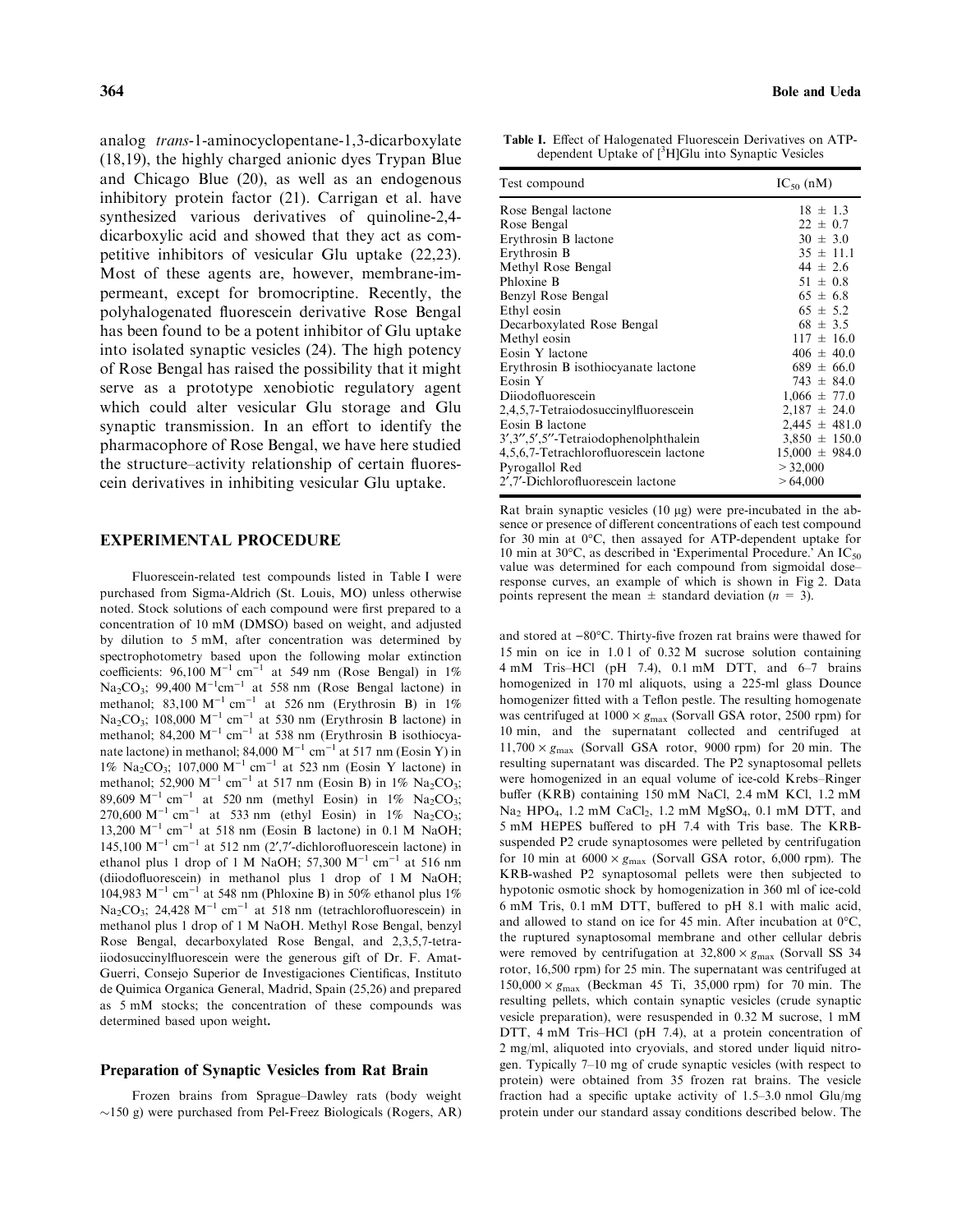## Inhibition of Vesicular Glutamate Uptake 365

ratio of ATP-dependent to ATP-independent uptake of Glu was determined to be 83. The crude synaptic vesicles utilized in this study were pooled from multiple preparations (140 rat brains). In some experiments, these crude vesicles were suspended in 4 mM HEPES–Tris (pH 7.4) containing 0.1 mM DTT, and further purified by sucrose density gradient centrifugation (24,800 rpm for 2 h in a Beckman 40.1 SW Ti rotor); the gradient consisted of 3.5 ml each of 0.2, 0.4, and 0.6 M sucrose in 4 mM HEPES–Tris (pH 7.4) containing 0.1 mM DTT. The sample/0.2 M sucrose layer including the interface between the 0.2 M sucrose layer and the 0.4 M sucrose layer (fraction A), the 0.4 M sucrose layer including the second interface (fraction B), and the 0.4 M sucrose layer including the third interface (fraction C) were diluted 4- to 5-fold with 4 mM HEPES–Tris (pH 7.4) containing 1 mM DTT and centrifuged at  $150,000 \times g_{\text{max}}$  (Beckman 70 Ti rotor) for 70 min. The pellets were suspended in 4 mM HEPES–Tris (pH 7.4) and analyzed for ATP-dependent Glu uptake. Fraction A exhibited the highest specific activity of ATP-dependent Glu uptake, and was used as the purified vesicle preparation.

#### L-Glu Uptake into Synaptic Vesicles

Vesicular Glu uptake was assayed by a modification of the method of Naito and Ueda (7,8), as described previously by Kish and Ueda  $(27)$ . Aliquots  $(10 \mu g)$  of crude rat synaptic vesicles were incubated for 10 min at  $30^{\circ}$ C in a solution containing 20 mM HEPES–KOH, pH 7.4, 0.25 mM sucrose, 4 mM MgSO<sub>4</sub>, 4 mM KCl, 2 mM L-aspartic acid, 50 µM Glu, 2 mM ATP, and  $3.7 \times 10^4$  Bq [G-<sup>3</sup>H]Glu (56 mmol/Ci) (Amersham) in a final volume of 0.1 ml. Test compounds were dissolved in DMSO and added in 0.6 µl aliquots to give final concentrations between  $0.14$  nM and  $25 \mu$ M. Synaptic vesicles were preincubated with test compounds for 30 min at  $0^{\circ}$ C. Uptake was initiated by addition of a mixture of  $2 \text{ mM ATP}$  and  $50 \mu \text{M}$  Glu (final concentration) containing 1 µCi of  $[^{3}H]$ Glu. After 10 min at 30°C, 2.5 ml of icecold 0.15 m KCl were added and the mixture immediately filtered through Whatman GF/C glass–fiber filter paper (25 mm) using a manifold under vacuum. The filters were washed 5 times with 2.5 ml of 0.15 M KCl and placed in scintillation vials with scintillation cocktail (Cytoscint, ICN). The vials were shaken overnight and radioactivity determined in a Beckman LS 6500 scintillation spectrophotometer. Values obtained in the absence of ATP were subtracted from those in the presence of ATP to calculate ATPdependent uptake activity. The amount of radioactive Glu trapped on GF/C glass–fiber filter paper was indistinguishable from that trapped on the Millipore HAWP filter (data not shown). Since the rate of filtration with GF/C glass-fiber filter paper is greater, this type of filter was used in all experiments described here.

## Treatment of Data

 $IC_{50}$  values for test compounds were determined from sigmoidal fit curves generated using the graphics software Origin (Microcal Software, Inc.).

# RESULTS AND DISCUSSION

Synaptic vesicles utilized in these studies were prepared by a modification of a previously published procedure (27); this method yields higher specific activity with a higher degree of ATPdependency, yet requires no sucrose density gradient ultracentrifugation. Frozen rat brains were thawed in isotonic sucrose, homogenized, and a P2 fraction prepared as previously described (27). The P2 synaptosomal pellet was washed with Krebs–Ringer buffer as opposed to isotonic sucrose prior to hypotonic osmotic shock with 6 mM Tris–maleate, pH 8.1. Typically 5–7 mg of crude synaptic vesicles were obtainable from 35 rat brains, with ATPdependent Glu uptake of 1.5–3.0 nmol/mg protein after a 10 min incubation at  $30^{\circ}$ C. The ratio of ATP-dependent to ATP independent Glu uptake is on the order of 35 to 100. This modification results in a 1.2- to 2.4-fold increase in specific activity when compared to longer procedures utilizing bovine brain and sucrose density gradient centrifugation (27). The crude synaptic vesicles prepared in this manner were compared with sucrose density gradient-purified synaptic vesicles with respect to response to Rose Bengal lactone; preliminary experiments had indicated that the lactone form of Rose Bengal appeared slightly more potent than Rose Bengal. As shown in Fig. 1, both crude and purified vesicle preparations exhibited similar, if not identical, sensitivities to RBL. Hence, the modified crude vesicle preparation as described above was used in the rest of the experiments presented here.

## Structure–Activity Relationship

Uptake of  $[3H]$ Glu into synaptic vesicles (10 µg) was measured in the presence of increasing concentrations of RBL during a 10-min incubation period at 30°C. Vesicular uptake of [<sup>3</sup>H]Glu is plotted as a function of inhibitor concentration. Figure 2 shows an apparent sigmoidal dose–response curve for inhibition of  $[{}^3H]$ Glu uptake by RBL. The concentration of RBL required to inhibit vesicular Glu uptake by 50% (IC<sub>50</sub>) was 18 nM. For comparison, a dose–response curve for tetraiodosuccinyl fluorescein, a less potent compound, was included.

Rose Bengal is a polyhalogenated derivative of the fluorescent dye fluorescein. It consists of a polyiodinated xanthene moiety and a polychlorinated benzoate moiety. Fluorescein by itself is ineffective in inhibiting vesicular Glu uptake (24).

To determine the structural features of RBL that account for potent inhibition of vesicular Glu uptake, we determined the  $IC_{50}$  values for 18 other fluorescein-related dyes structurally similar to Rose Bengal.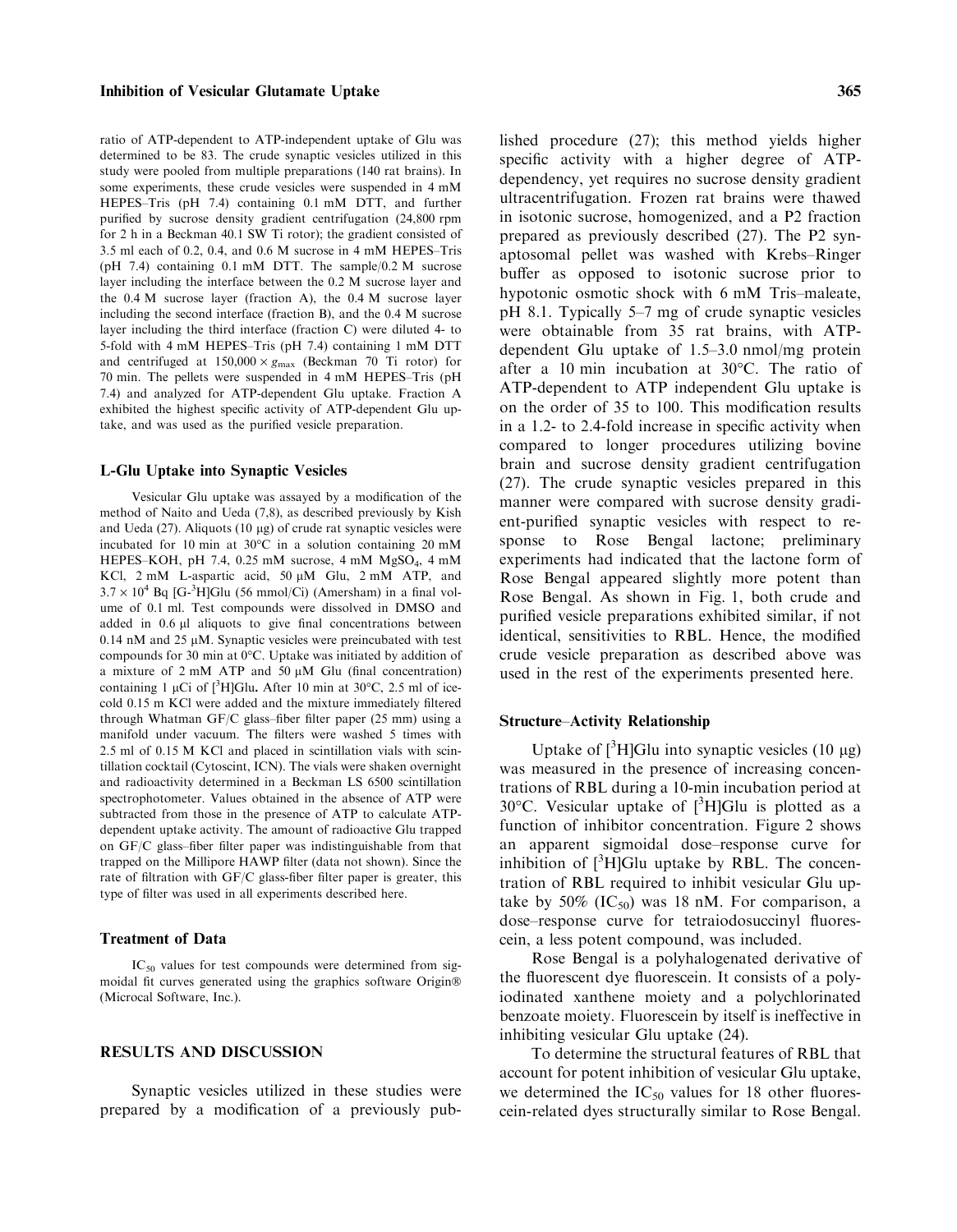

Fig. 1. Crude and sucrose density gradient-purified synaptic vesicles have similar sensitivities to Rose Bengal lactone. Crude (top) or purified (bottom) synaptic vesicle preparations (10 µg of protein each) were subjected to ATP-dependent Glu uptake assay in the presence of various concentrations of Rose Bengal lactone (RBL), as described in 'Experimental Procedure.' The control values (100%)<br>for vesicular Glu uptake were 1.53 nmol mg<sup>-1</sup> 10 min<sup>-1</sup> with crude synaptic vesicles and 1.90 nmol  $mg^{-1}$  10 min<sup>-1</sup> with sucrose-gradient purified synaptic vesicles.

Sigmoidal dose–response curves were generated for all compounds listed in Table I. The compounds are listed in order of potency as judged by  $IC_{50}$  value for inhibition of vesicular Glu uptake. The data in Table I were obtained with vesicles pooled from multiple preparations of 35 brains each.

Upon comparison of the  $IC_{50}$  values of various fluorescein derivatives in Table I, structural features responsible for inhibition of vesicular Glu uptake have become apparent. Conversion of the carboxyl group of Rose Bengal to the lactone form (RBL) does not significantly alter potency. Rose Bengal was found to have an  $IC_{50}$  of 22 nM and RBL an  $IC_{50}$  of 18 nM.

This minor difference in  $IC_{50}$  between Rose Bengal and RBL indicates that the presence of an acidic carboxyl group hardly affects potency. However, conversion of the carboxyl group of Rose Bengal to either the methyl ester  $(IC_{50}, 44 \text{ nM})$  or benzyl ester  $(IC_{50}, 65 \text{ nM})$  resulted in 2- and 3-fold increases in  $IC_{50}$ , respectively. Complete removal of the carboxyl residue of Rose Bengal resulted in an  $IC_{50}$  value of 68 nM.

Erythrosin B and Erythrosin B lactone have similar structures to Rose Bengal and RBL, respectively, but differ in that erythrosins lack the chloride residues on the benzoate moiety. Erythrosin B and Erythrosin B lactone were also found to be potent inhibitors, with similar  $IC_{50}$  values of 35 and 30 nM, respectively. Thus, the presence or absence of chloride and perhaps other halogens on the benzoate moiety does not greatly affect potency. However, the addition of a thiocyanate residue on the benzoate moiety of Erythrosin B lactone does result in significant reduction of potency, increasing the  $IC_{50}$  to 690 nM. This 23-fold reduction in potency could be due to the size of the thiocyanate group, which is much larger than a single chloride residue. Removal of the phenyl group from Erythrosin B markedly reduces potency to micromolar concentrations, as evident in tetraiodosuccinylfluorescein. Thus, the phenyl group appears to substantially contribute to potency.

Phloxine B differs from Rose Bengal in that it contains bromine rather than iodine residues on the xanthene moiety. Phloxine B was also found to be a potent inhibitor of vesicular Glu uptake, with an  $IC_{50}$ value of 51 nM. However, removal of bromine residues from the xanthene moiety resulted in substantial decrease in potency, as seen in tetrachlorofluorescein  $(IC_{50}, 15 \mu M)$ . Thus, halogenation of the xanthene moiety appears crucial for potent inhibition of ATPdependent Glu uptake.

For Phloxine B, in contrast to Rose Bengal, the presence of chlorine residues on the benzoate moiety appears to be required for high potency. Eosin Y lacks halogens on the benzoate moiety and exhibited a much lower potency (IC<sub>50</sub>, 740 nM) than Phloxine B. However, if the benzoate is converted to either the methyl or ethyl ester, the potency greatly increases; their  $IC_{50}$  values are decreased to 120 and 65 nM, respectively. Eosin Y lactone was twice as potent as Eosin Y.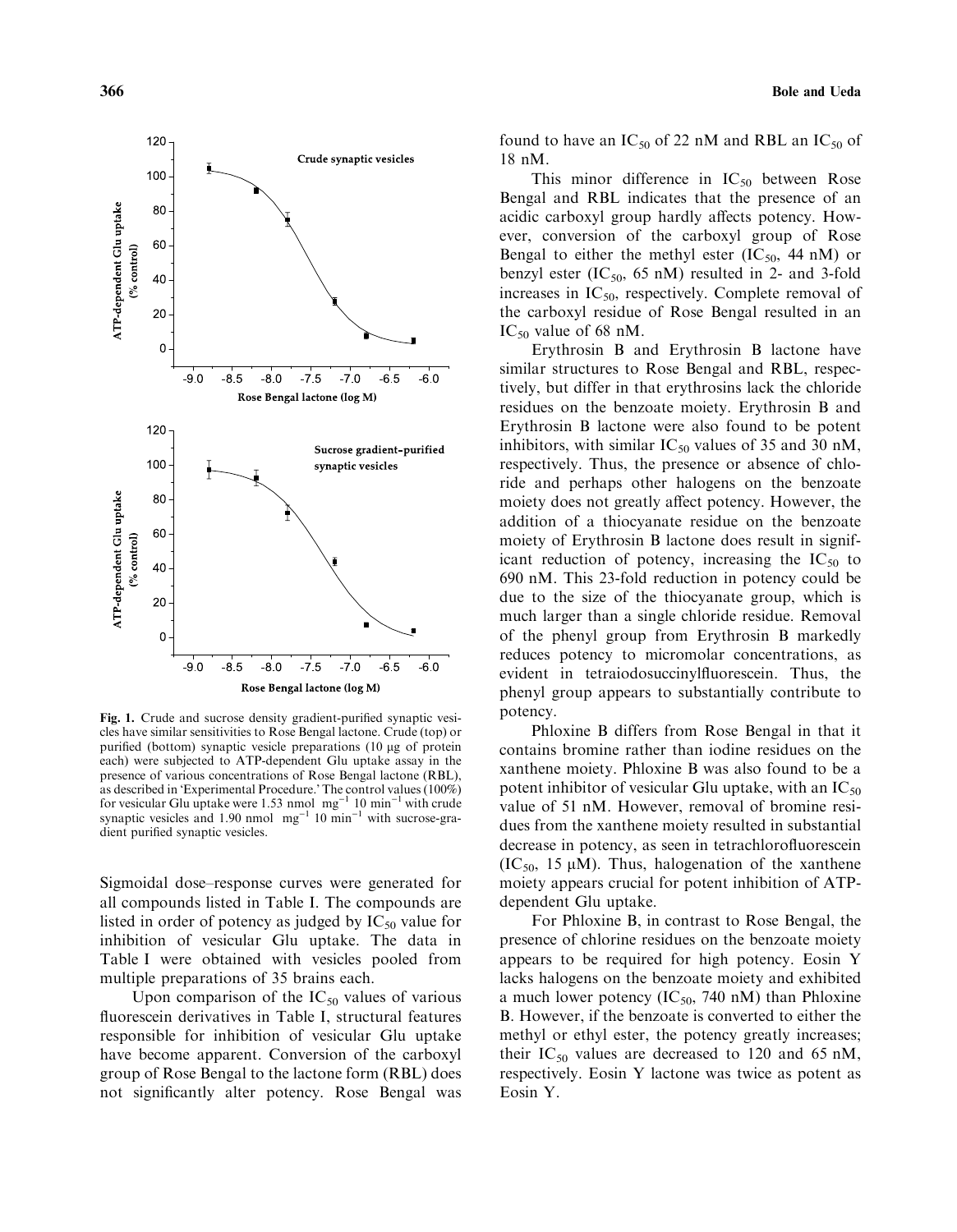

Fig. 2. Effect of RBL and diiodofluorescein on ATP-dependent uptake of  $[^3H]$ Glu into synaptic vesicles. Rat brain synaptic vesicles (10 µg) were incubated in the absence or presence of various concentrations of test agents (final concentration) for 30 min at  $0^{\circ}$ C, then assayed for ATP-dependent uptake for 10 min at 30°C, as described in 'Experimental Procedure.' Uptake in the presence of carrier (0.6% DMSO) alone was determined to be 2.90 nmol mg<sup>-1</sup> 10 min<sup>-1</sup>. Data points represent the mean  $\pm$  standard deviation (n = 3).

Erythrosin B lactone contains four iodine residues on the xanthene moiety and has an  $IC_{50}$  of 30 nM. Interestingly, tetrachlorofluorescein, which lacks halogens on the xanthene moiety, was found to be far less potent (IC<sub>50</sub>, 15  $\mu$ M). Moreover, fluorescein derivatives bearing two halogen residues on the xanthene moiety, such as diiodofluorescein lactone  $(IC<sub>50</sub>, 1.1 \mu M)$  and 2',7'-dichlorofluorescein lactone  $(IC_{50} > 64 \mu M)$ , showed substantially reduced potency. Pyrogallol, which bears 4¢,5¢-dihydroxyl groups instead of 4¢,5¢-diiodo groups, was also quite ineffective (IC<sub>50</sub> > 32  $\mu$ M). These data demonstrate the critical importance of having more than two halogens, iodine in particular, on the xanthene moiety.

Replacement of two bromine residues on Eosin Y lactone with nitro groups results in higher  $IC_{50}$ values. Thus, Eosin B lactone was approximately 6 fold less potent than Eosin Y lactone. The lactone form of Eosin B was twice as potent as its non-lactone form, similar to the case of Eosin Y lactone, as mentioned above.

Finally, we have examined whether the oxygen atom linking the two benzene rings of xanthene is required for generating high potency. To this end, we have tested  $3', 3'', 5', 5''$ -tetraiodophenolphthalein (which differs from Erythrosin B only in lacking that particular oxygen atom) for the ability to inhibit vesicular Glu uptake. The  $IC_{50}$  value was determined to be 3.9  $\mu$ M, indicating a substantial reduction in potency and hence a critical role of that oxygen atom in creating a highly potent ligand.

We have shown that Rose Bengal, Erythrosin B, and their lactone forms are the most potent inhibitors of the vesicular Glu uptake system of all the fluorescein derivatives tested here. Comparison of  $IC_{50}$ values for different halogenated derivatives of fluorescein (Table I) has revealed that potency is dependent on three key structural features. Polyhalogens on the xanthene moiety seem to be most important. Iodine residues on the xanthene moiety yield higher potency than do bromine residues, as evident from Erythrosin B  $(IC_{50}$ , 35 nM) being a superior inhibitor to Eosin Y (IC<sub>50</sub>, 740 nM). The phenyl group linked to the xanthene moiety is also essential for high potency. 2,4,5,7-tetraiodosuccinylfluorescein  $(IC_{50},$ 2.2  $\mu$ M) devoid of the phenyl group is a far less effective inhibitor than Erythrosin B lactone  $(IC_{50},$ 30 nM). On the other hand, the carboxyl group attached to the phenyl group contributes little to the potency. Of further interest is the observation indicating that the oxygen atom linking the two benzene rings of xanthene is crucial in conferring high inhibition potency on Rose Bengal, Erythrosin B, and their lactone forms. Without this oxygen atom, the structural rigidity of these compounds would be lost.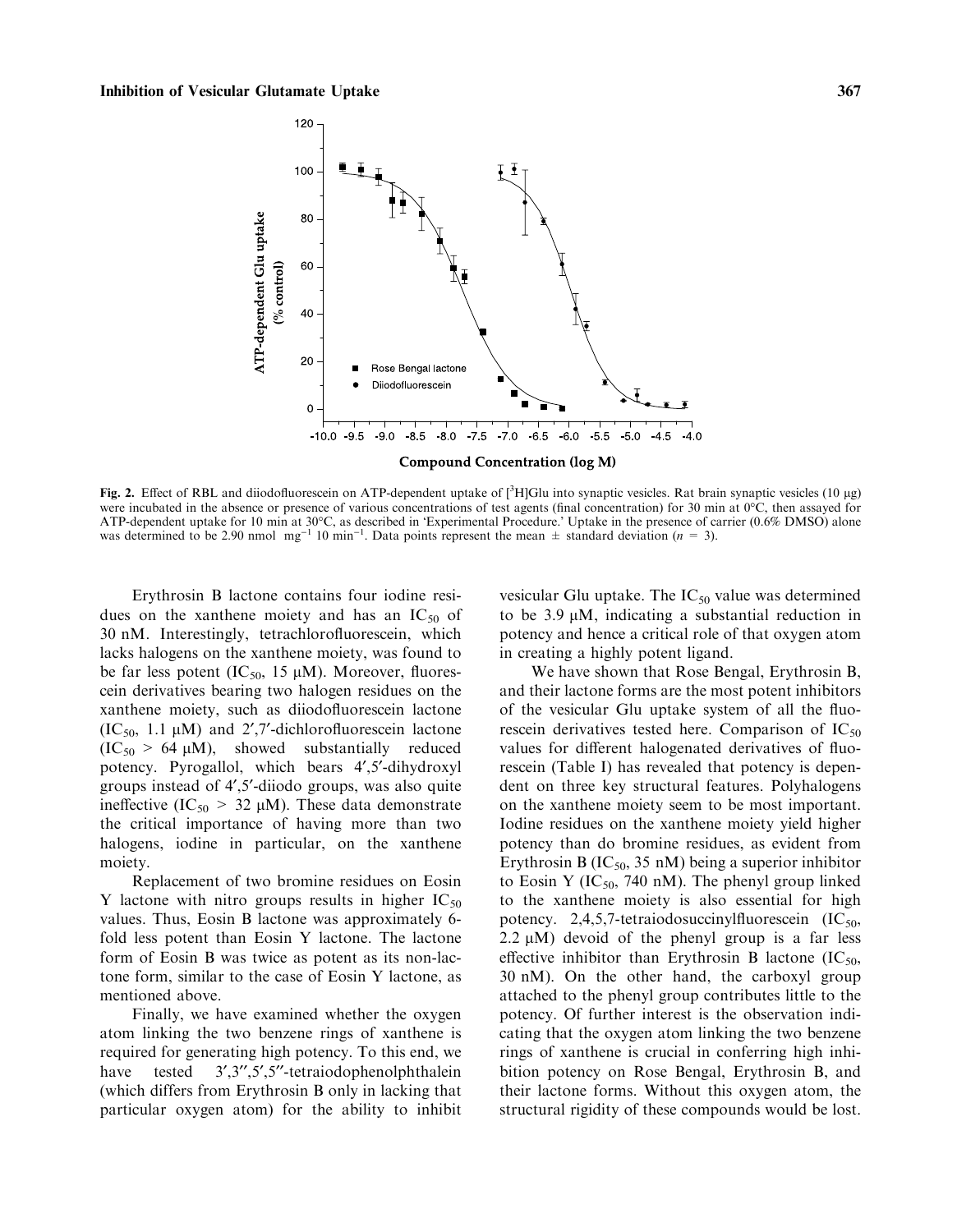The two benzene rings would not be maintained on the same plane, but would most likely be perpendicular to each other. Thus,  $2^{\prime}$ -, $5^{\prime}$ -, $6^{\prime}$ -, and  $7^{\prime}$ -iodine atoms would not be on the same plane. These observations indicate that simply attaching bulky groups such as iodine to the xanthene moiety is not sufficient to create high potency; these groups would have to assume a specific orientation toward each other. This suggests that the potent inhibitory effect is produced not through simple lipophilic interaction with membrane lipids, but through a specific interaction with a protein or a common motif of certain proteins. Thus, to convert fluorescein (an ineffective agent) to a potent inhibitor would require attachment of more than two bulkier halogen groups and a hydrophobic group, such as the phenyl group, to the xanthene moiety. The importance of the oxygen atom connecting the two benzene rings is to be emphasized.

RBL, Rose Bengal, Erythrosin B, and Phloxine B are likely to elicit the inhibitory effect on vesicular Glu uptake via the same mechanism. The mechanism of the inhibitory action is, however, not known. The inhibitory effect of Rose Bengal is not due to any of the following: (a) inhibition of ATP hydrolysis or membrane potential formation, (b) blockade of Glu binding to the transporter, (c) dissipation of membrane potential, and (d) enhancing Glu efflux (24). It has also been shown that Rose Bengal can inhibit Na<sup>+</sup>-dependent Glu uptake into synaptosomes, but only at substantially higher concentrations  $(IC<sub>50</sub> = 2 \mu M)$ . Similar results were obtained with RBL  $(IC_{50} = 0.7 \mu M)$  for Glu uptake and  $IC_{50} = 1.2 \mu M$  for GABA uptake). These observations are in accord with the studies by Logan and Swanson (28) using brain homogenates, which have shown that Erythrosin B inhibits neurotransmitter accumulation with an  $IC_{50}$  of approximately 1  $\mu$ M. We have also observed that RBL inhibits other electrochemical proton gradient-driven uptake systems, namely GABA and serotonin vesicular uptake systems, with potencies  $(IC_{50} = 35 \pm 5.8 \text{ nM}$  for GABA uptake and  $38 \pm 13$  nM for serotonin uptake) comparable to the potency for vesicular Glu uptake. These observations indicate that electrochemical proton gradient-driven vesicular uptake systems are far more sensitive to Rose Bengal, Erythrosin B, and their lactone forms than are  $Na<sup>+</sup>$ gradient-driven plasma membrane uptake systems. Although the inhibitory effect on  $Na<sup>+</sup>$ -dependent plasma membrane uptake could be due to perturbation of membranes through interaction with lipids, as suggested by Logan and Swanson (28), the far more potent inhibitory effects observed on electrochemical proton gradient-dependent uptake systems, together with the stringent requirement for a particular 3-dimensional structure of Rose Bengal, Erythrosin B, and their lactone forms, may indicate that inhibition is occurring through interaction with a protein component. Based upon the observations mentioned above, we suggest that RBL, as well as related compounds such as Rose Bengal, Erythrosin B, and Phloxine B, may block, with high potency, the electrochemical proton gradient-induced conformational change of the vesicular transporter or proton efflux, both necessary for transmitter transport to occur (9,10,15,29,30).

In conclusion, multiple bulkier halogens and the phenyl group (but not the alkyl group) attached to the xanthene moiety, as well as the xanthene's oxygen bridging, constitute the pharmacophore of Rose Bengal and account for its potent inhibitory effect on vesicular Glu uptake.

## ACKNOWLEDGMENTS

This work was supported by Grant NS 42200 from the National Institutes of Health. We thank Dr. Francisco Amat-Guerri, Consejo Superior de Investigaciones Cientificas, Instituto de Quimica Organica General, Madrid, Spain, for kindly providing some of the fluorescein analogs; Kiyokazu Ogita and Koji Hirata for carrying out part of an initial experiment; and Mary Roth for excellent assistance in preparation of the manuscript.

#### REFERENCES

- 1. Ueda, T. 1986. Glutamate transport in the synaptic vesicle. Pages 173–195 in Roberts, P. J. and Storm-Mathisen Bradford, J. H. F. (eds.), Excitatory amino acids. London: Macmillan.
- 2. Nicholls, D. G. 1989. Release of Glutamate aspartate, and  $\gamma$ -aminobutyric acid from isolated nerve terminals. J. Neurochem. 52:331–341.
- 3. Maycox, P. R. and Hell Jahn, J. W. R. 1990. Amino acid neurotransmission: Spotlight on synaptic vesicles. Trends Pharmacol. Sci. 13:83–87.
- 4. Özkan, E. D. and Ueda, T. 1998. Glutamate transport and storage in synaptic vesicles. Jpn. J. Pharmacol. 77:1–10.
- 5. Reimer, R. J. Fremeau, R. T. Jr. and Bellocchio Edwards, E. E. R. H. 2001. The essence of excitation. Curr. Opin. Cell Biol. 13:417–421.
- 6. Otis, T. S. 2001. Vesicular glutamate transporters incognito. Neuron 29:11–14.
- 7. Naito, S. and Ueda, T. 1983. Adenosine triphosphate-dependent uptake of glutamate into Protein I-associated synaptic vesicles. J. Biol. Chem. 258:696–699.